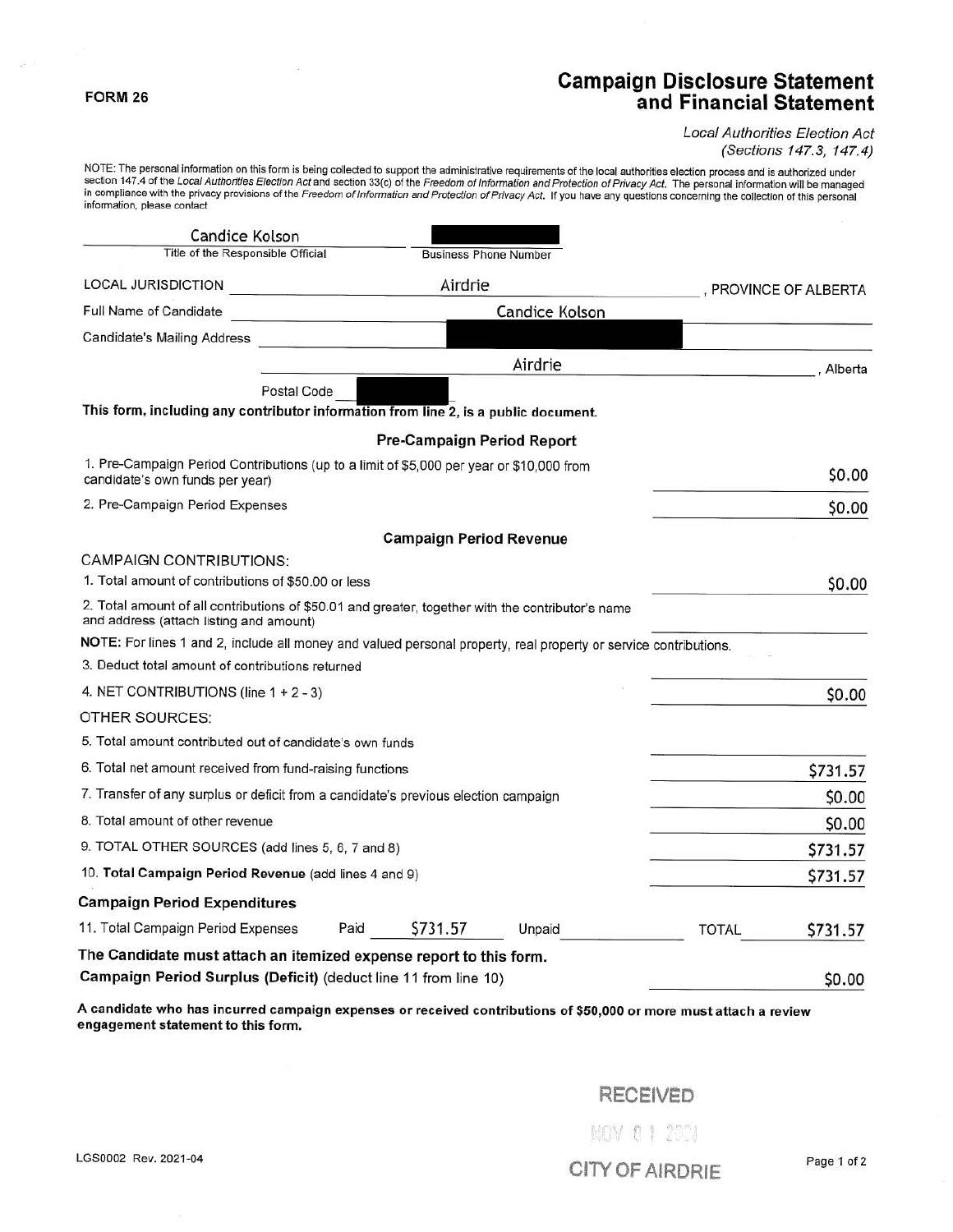#### **ATTESTATION OF CANDIDATE**

This is to certify that to the best of my knowledge this document and all attachments accurately reflect the information required under section 147.4 of the Local Authorities Election Act.

 $202/ - 1/ - 0/$ 

Signature

Forward the signed original of this document to the address of the local jurisdiction in which the candidate was nominated for election.

### **IT IS AN OFFENCE TO FILE A FALSE STATEMENT**